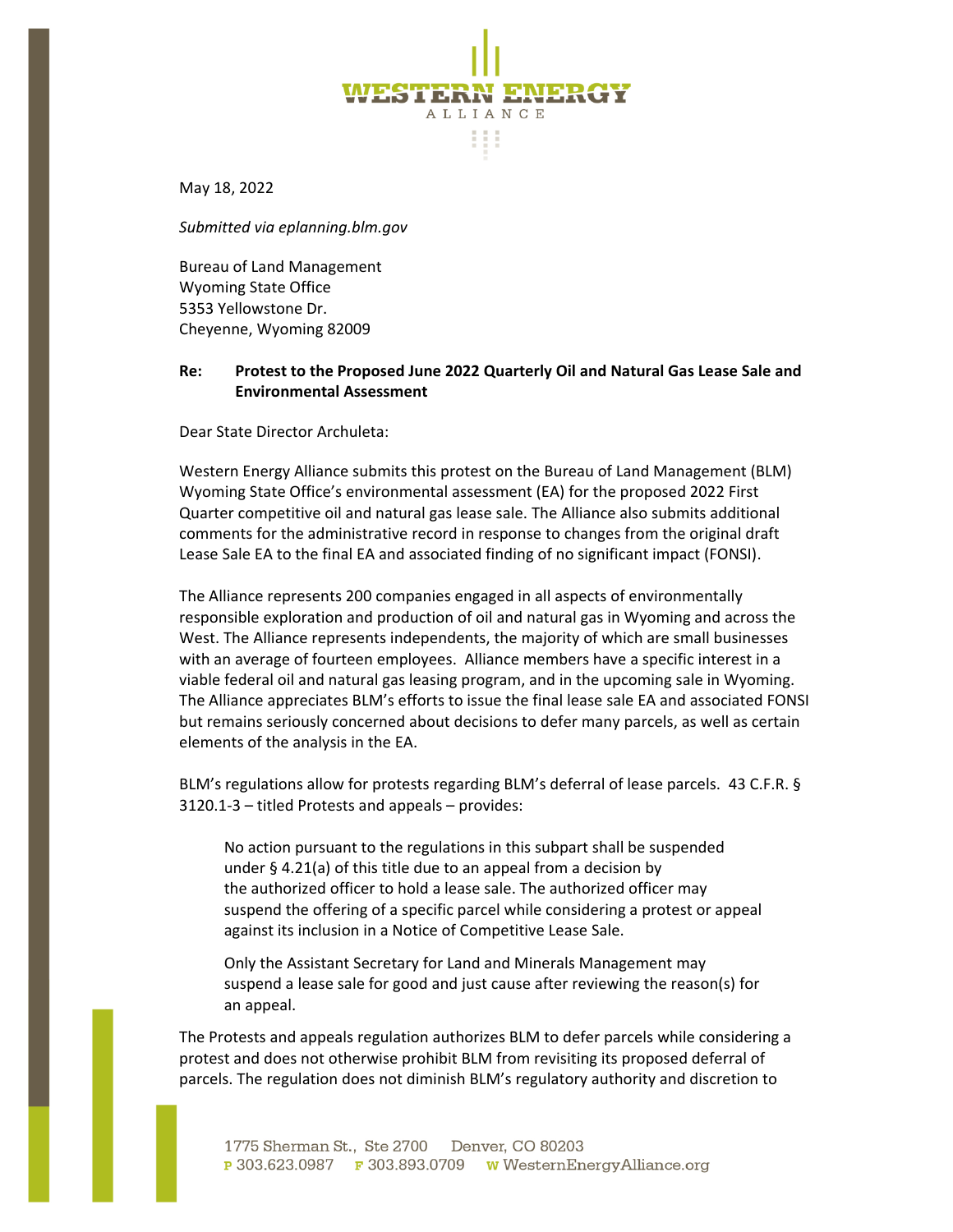Page 2 of 7

offer a parcel for sale that has been properly nominated, noticed to the public with all applicable stipulations, and analyzed under a Lease Sale EA.

The Lease Sale EA and FONSI issued in April proposes deferral of numerous parcels that are eligible and should be offered for lease, including parcels within existing oil and natural gas units and producing fields, where deferral is not supported by the administrative record or the governing Resource Management Plans (RMP).

The decision to defer these parcels was based on the "discretion" of the State Director or a prioritization process for parcels within Greater Sage-Grouse (GrSG) habitat. These deferrals are arbitrary and capricious under the Administrative Procedures Act (APA), and not in conformance with the governing RMPs, which designated these lands as open for oil and natural gas development, in violation of the Federal Land Policy and Management Act.

At this time, BLM has not announced a schedule for a sale in the third quarter of 2022 in Wyoming, nor has it initiated the public involvement process for any such sale. We urge BLM to reconsider these deferrals and offer the affected parcels for sale at the next quarterly lease sale in Q3 2022. BLM can incorporate the analysis that has already been fully completed for the deferred parcels into a new EA, which can be finalized in time to comply with the statutory mandate to hold a lease sale in each quarter when parcels are available.

The State Director does not have the discretion to forgo a lease sale simply because they determine all available parcels may have low potential for development, so the solution outlined above ensures BLM Wyoming's lease sale schedule complies with all applicable laws and regulations.

### **Protest of Deferred Parcels**

The Alliance protests the proposed deferral of 61 parcels from the lease sale on the basis of State Director "discretion" based primarily on being deemed to have "low potential" for oil and natural gas production. The following parcels are provided as examples of the arbitrary nature of the deferrals in the EA, as they fall within existing oil and natural gas units and/or are adjacent to existing leases and production.

Deferral of these parcels will actually result in additional surface disturbance because companies will not be able to efficiently develop their leases with longer horizontal wells and will have to construct additional pads and drill additional wells to access and develop adjacent leased resources.

1. **Parcel 1113.** As depicted on parcel maps WY-2022-03-1107, WY-2022-03-1113 and WY-2022-03-1114, this parcel is in an existing oil and natural gas unit, entirely surrounded by existing leases, and in close proximity to an existing field with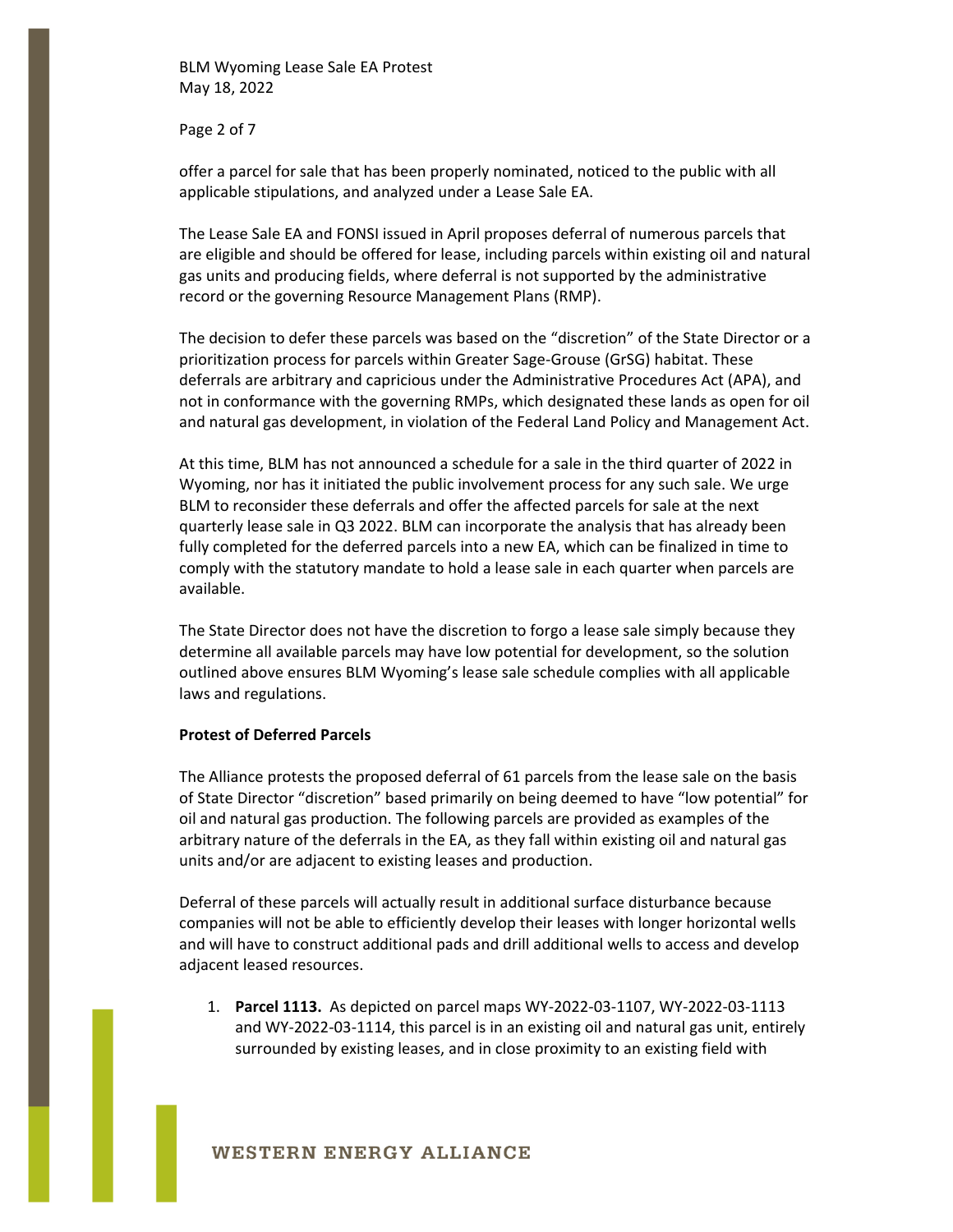Page 3 of 7

producing wells. This parcel does not encompass any Greater Sage-Grouse (GrSG) habitat. See also Lease Sale EA at 51 and 70.

- 2. **Parcels 1314 and 1316.** As depicted on parcel maps WY-2022-03-1314 and WY-2022-03-1316, these parcels are in an existing oil and natural gas unit and adjacent to areas designated as having a "high potential" for oil and natural gas. See also Lease Sale EA at 65.
- 3. **Parcel 0861.** As depicted on parcel maps WY-2022-03-0861 and WY-2022-03- 0865, this parcel is located near an existing oil and natural gas unit, and adjacent to existing leases to the west and south. See also Lease Sale EA at 63.
- 4. **Parcels 0864 and 0868.** As depicted on maps WY-2022-03-0864 and WY-2022- 03-0868, these parcels are in an existing oil and natural gas unit, adjacent to existing leases to the north, south, east and west, and within areas designated as having a "high potential" for oil and natural gas. See also Lease Sale EA at 63.
- 5. **Parcels 1034 and 7175.** As depicted on maps WY-2022-03-1034 and WY-2022-03- 7175, these parcels are adjacent to existing leases to the south, east and west, and within an area designated as having a "high potential" for oil and natural gas. See also Lease Sale EA at 64 and 66.
- 6. **Parcels 7077, 7078 and 7079.** As depicted on parcel maps WY-2022-03-7077, WY-2022-03-7078, and WY-2022-03-7079, these parcels are adjacent to an existing oil and natural gas unit and field to the east, and in close proximity to existing leases to the north, west and east. The parcels are not located in a designated GrSG priority habitat management area (PHMA). See also Lease Sale EA at 55.
- 7. **Parcel 7111.** As depicted on parcel map WY-2022-03-7111, this parcel is in close proximity to an existing producing oil and natural gas field to the west, an existing oil and natural gas unit to the east, and in close proximity to existing leases to the north, west and east. It is also just to the west of an area designated as having a "high potential" for oil and natural gas. It is not located in designated PHMA. See also Lease Sale EA at 55.
- 8. **Parcel 7131.** As depicted on parcel map WY-2022-03-7131, this parcel is adjacent to existing leases to the north and south, within an existing unit, within an area analyzed by an oil and natural gas field development environmental impact statement (EIS), and within an area designated as having a "high potential" for oil and natural gas. See also Lease Sale EA at 66.
- 9. **Parcel 7138.** As depicted on parcel maps WY-2022-03-1115 and WY-2022-03- 7138, this parcel is located in an existing oil and natural gas unit, adjacent to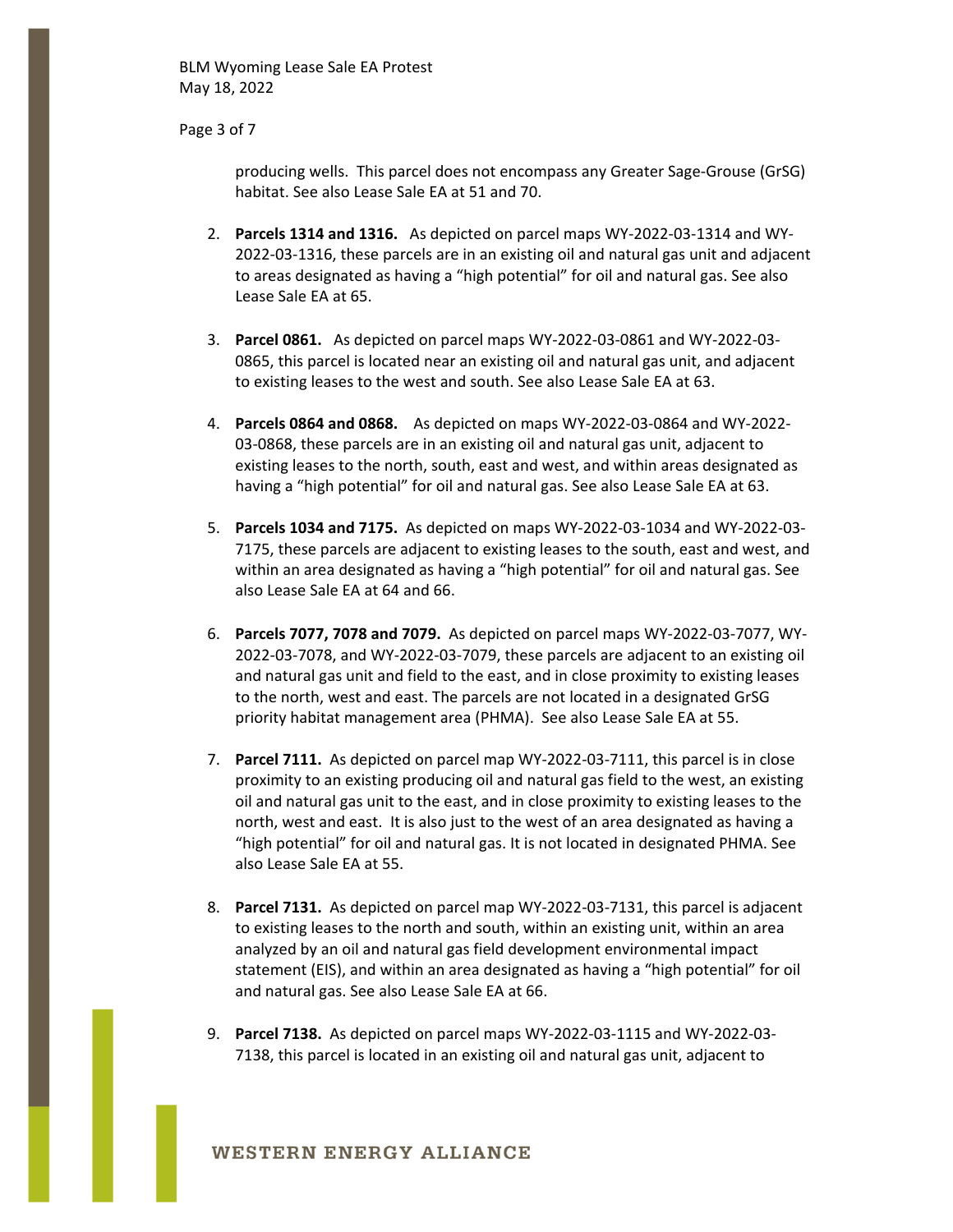Page 4 of 7

existing leases to the south and east, and within areas designated as having a "high potential" for oil and natural gas. See also Lease Sale EA at 66.

- 10. **Parcel 7171.** As depicted on parcel map WY-2022-03-7171, this parcel is located adjacent to an existing oil and natural gas unit, and existing leases to the northwest and southwest; it is also just north of an area designated as having a "high potential" for oil and natural gas. It is designated as "non-habitat" and not located in designated PHMA. See also Lease Sale EA at 56.
- 11. **Parcel 7179.** As depicted on parcel map WY-2022-03-7179, this parcel is located south of an existing oil and natural gas unit, and adjacent to parcels to be offered for sale to the south. It is not located in designated PHMA. See also Lease Sale EA at 56.
- 12. **Parcel 7189.** As depicted on parcel map WY-2022-03-7189, this parcel is located south of an existing oil and natural gas unit, and adjacent to parcels to be offered for sale to the south. It is not located in designated PHMA. See also Lease Sale EA at 56.

These parcels are specifically mentioned to demonstrate the many errant decisions that led to their deferral, and are not intended to be a comprehensive list of all arbitrary deferrals that resulted from the State Director's discretion in issuing the EA. As such, we protest the exclusion of all 61 parcels that were deferred on this basis.

#### **Additional Comments on Prioritization, Deferrals and Greater Sage-Grouse**

In the EA, BLM does not explain – and is in fact silent – on the significant technological advances in horizontal drilling that have been made in Wyoming since 2015, when the agency finalized RMP amendments for the Greater Sage-Grouse. For example, at present, the average horizontal well in the Powder River Basin can be drilled to a depth of approximately 1.5 miles and at a lateral distance of nearly 2 miles.

These significant distances result in substantially less surface disturbance while at the same time increasing production efficiency. The following graph details how horizontal and directional drilling has replaced vertical wells over the past decade: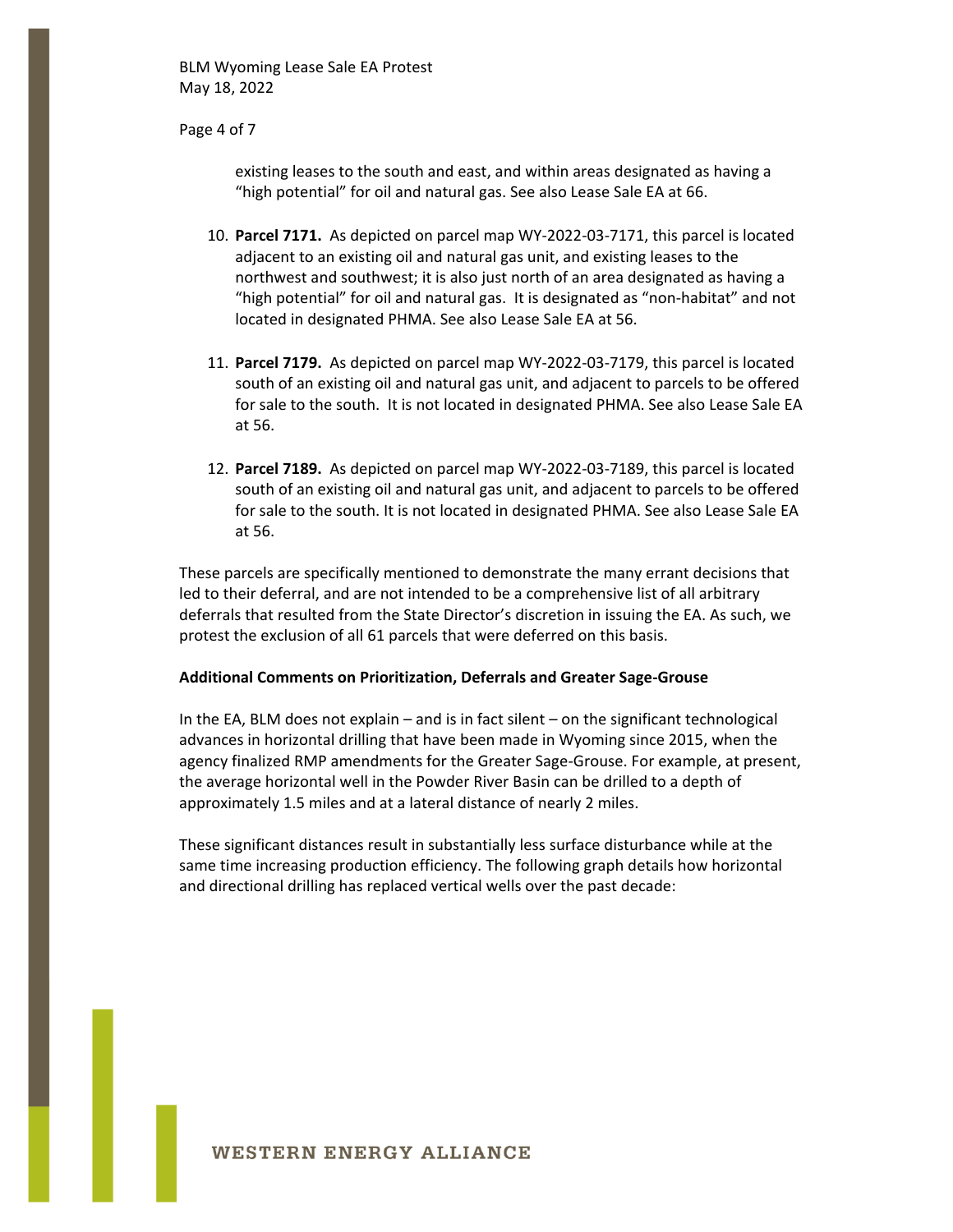



In the year 2000, over 4000 wells were spud in Wyoming and the following year (2001) saw combined oil and natural gas production of 327 million barrels of oil equivalent (BOE). In 2019 just over 650 wells were spud, and the production in 2020 was 334 million BOE. In other words, despite one-sixth as many wells being spud, production of oil and natural gas in 2020 actually exceeded 2001.

Further, it's important to note that vertical wells were drilled on single-well pads, while both directional wells and horizontal wells now have multiple wells per pad, so well count is no longer a good surrogate for surface disturbance. Therefore, the number of pads required to recover the same amount of hydrocarbons is even less than the aforementioned reduction in well count total from 2001 to 2019.

The decrease in surface disturbance and access roads created by the transition to horizontal drilling, and the reduction in habitat fragmentation as a result, needs to be accounted for by BLM in the EA. Nevertheless, BLM makes no attempt to reconcile this fact with the process for leasing in sage grouse general habitat management areas (GHMA) and PHMAs and instead has arbitrarily deferred numerous parcels.

BLM's draft EA applied all appropriate lease stipulations on the parcels nominated for sale. The GrSG RMPs have already achieved the objective of prioritizing areas outside of habitat for leasing and development over those in GHMA and PHMA by virtue of the onerous restrictions applied; a further prioritization is not necessary. In fact, IM 2016-143 reiterates that leasing is still allowed in GrSG priority habitat with appropriate stipulations—an outcome consistent with BLM's multiple use mandate.

# **WESTERN ENERGY ALLIANCE**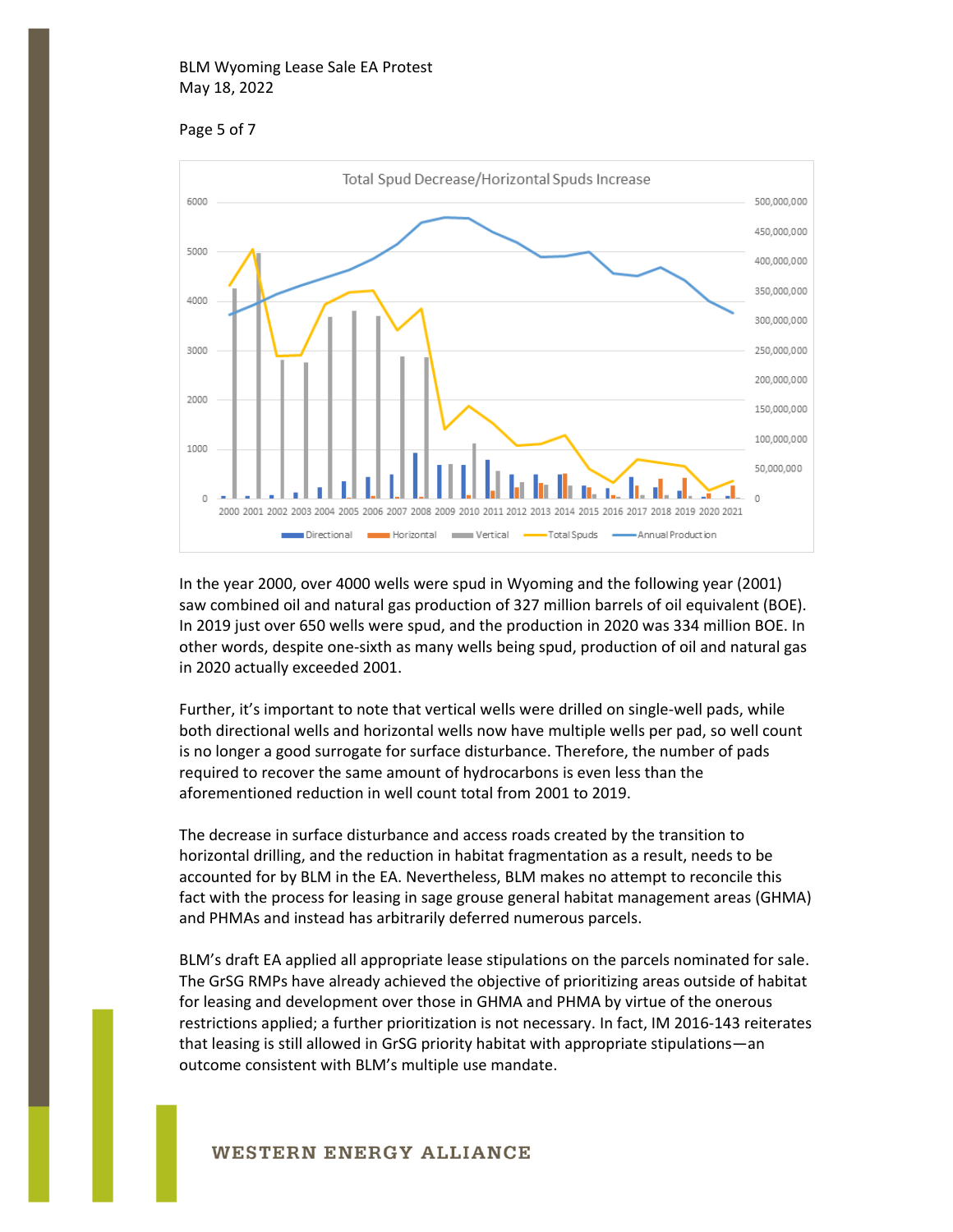Page 6 of 7

As such, we disagree with BLM's decision to defer a large number of parcels merely because they are ostensibly in priority habitat. BLM's decision is arbitrary and capricious given the stipulations applied to PHMA (e.g., No Surface Occupancy) and the fact that these parcels can be developed with long horizontal lateral wells that would result in no surface disturbance on the surface of those parcels. Moreover, given that BLM's 2015 GIS mapping layers for habitat are out of date and inaccurate, BLM should not rely upon these data in making its deferral decisions.

Between the draft and final EA, BLM deferred a combined 267 parcels due to a supposed "prioritization" of parcels outside sage grouse habitat. In fact, BLM established an extensive prioritization process in Table 3.27 of the draft EA, and following that process BLM determined that 24 parcels should be deferred. However, BLM ignored this determination and instead decided to defer 262 parcels, apparently choosing to defer all parcels in priority habitat that were flagged in Table 3.27 or are within 4 miles of a core area lek, as listed in Table 3.28.

BLM has further deferred 5 additional parcels in the final EA due to sage grouse restrictions. These 267 deferrals ignore BLM's own process for prioritizing parcels based on the 2015 RMP amendments, so we protest their exclusion from the Q2 sale.

BLM was prepared to offer each of these parcels for lease in early 2021 before the entire sale was delayed; clearly, then, there is no resource constraint at BLM that precludes them from offering the parcels for lease with the relevant stipulations attached. Additional deferrals of more than 250 parcels is simply arbitrary, inconsistent and not in conformance with the RMPs designation of these parcels as open to oil and natural gas leasing or with BLM's multiple use mandates under FLPMA.

### **Royalty Rate**

The Alliance also disagrees with BLM's decision to raise the royalty rate from 12.5 to 18.75% for the leases that are offered in the Q2 sales. BLM claims this change will help ensure the federal government is receiving its "fair share" of the revenues produced by oil and natural gas production on federal lands, but instead it will merely act to further depress interest in development on BLM acreage.

Companies already contend with much higher costs and uncertainty regarding the ability to develop on public lands because of the onerous regulations imposed by BLM, as opposed to state and private lands. A company's internal calculation of where to deploy its capital necessarily involves a comparison of the relative costs of production among various projects. As a result, this substantial increase in the royalty rate will further reduce interest in federal leases, and BLM's overall revenues from leasing are likely to decrease under a rate of 18.75% as opposed to 12.5%. At a time when increased domestic production is necessary to combat soaring energy prices, BLM should not artificially restrict development with a higher royalty rate.

## **WESTERN ENERGY ALLIANCE**